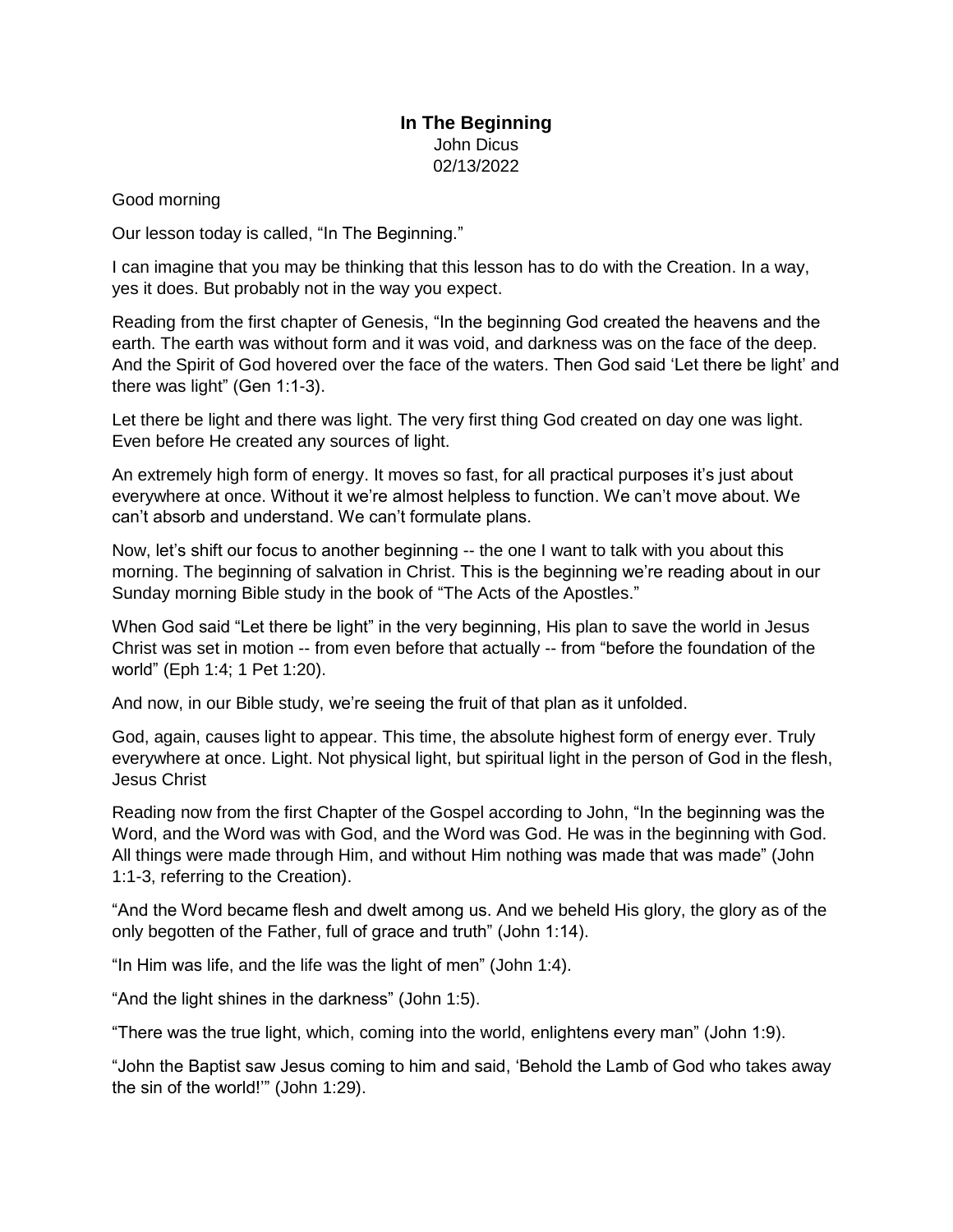"As many as received Him and believed in His name, to them He gave the right to become children of God, who were born, not of blood, nor of the will of the flesh, nor of the will of man, but of God" (John 1:12-13).

Without the Gospel Light we're helpless to function before God. The entire world is helpless without it. We can't walk with God without it. We can't comprehend His Majesty without it. We can't enjoy fellowship with Him in His beloved Son without it. We can't receive forgiveness of sins without it. We can't make solid plans to live in Heaven forever without it.

One of our members, a number of years ago, told of His journey in becoming a disciple of Christ (a Christian). He had read the four Gospel accounts concerning the Light that came into the world -- Jesus Christ (Matt, Mk, Lk, Jno).

He called these Gospel accounts, "page turners." A person brought up in a "Christian family" may never think about the Gospels this way.

Then he asked, "Now what?" And the answer came from Christians helping him with his Bible studies, "READ ACTS." Read the "Acts of the Apostles."

Study it. See what was done with this magnificent story of Jesus Christ, the sinless crucified and risen Savior. It is the record of the Apostles carrying out their marching orders from Jesus Christ to go into the entire known world and preach His Gospel -- His Light -- and make disciples of all nations by baptizing them into the name of the Father, the Son, and the Holy Spirit, and then to teach them all things He has commanded.

Oh yes!!! Read Acts. Study it. Drain every drop of truth from it.

Yet, let's not fail to see the forest for the trees. Let the power of the unfolding story wash over us -- the story that connects all the spiritual dots and is able to humble the proudest human spirit.

This will be but a piece of the story.

The picture I see in my own mind goes like this. God drew a target on the city of Jerusalem. And He aimed a multitude of events – happenings, promises, prophecies -- at this target. Further, He chose a particular time in the unfolding history of mankind when all these incoming "missiles" would strike this target.

All at the exact same time. That's no mean feat, setting all these event missiles in motion and causing them all to hit at once

Perhaps this is one way to appreciate the planning and power and providence of God that brought the Light onto the scene, at just the right time, with the just the right preparations, and ignited the largest fire storm ever unveiled.

The Promises of God. The prophecies. The rising and falling of nations. The struggles of God's people. God's preservation of His remnant. The Divine birth of God in the flesh. The preparations of John's and then Jesus' ministries. The selection and training of Jesus' Apostles -- His witnesses. Jesus' promise of the Comforter.

All these incoming's hit.

SUDDENLY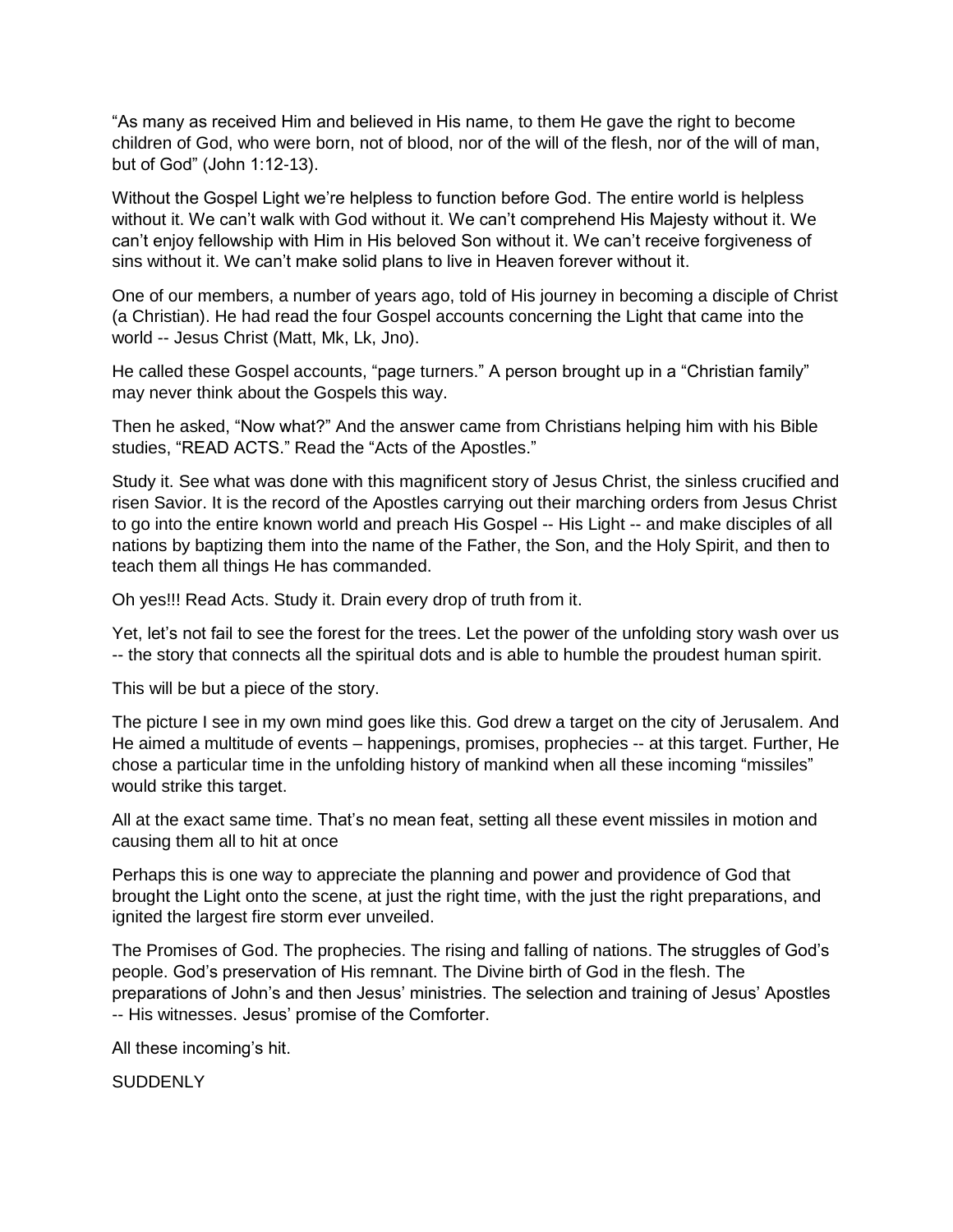The Apostles were immersed in the Holy Spirit. They had the authority to say what goes -- to speak for God and Christ.

And – BANG!

The Gospel of Jesus Christ -- the Light of Christ --exploded in the center of a dark and sinful world. Right there. Right then. On Mt. Zion. In Jerusalem.

Nothing has been the same since.

Josephus, a Jewish historian born in Jerusalem a few years after Christ was crucified, records that about two-million Jews made their way to Jerusalem, to the Temple, to keep the Passover.

Twenty-thousand lambs were slaughtered in a single day at that last Passover – Two-hundred fifty-thousand all together. Herod had a tower built so he could see forty lambs per minute prepared. The blood ran, and the flames soared high.

Surely the Jews understood John's reference when they heard him proclaim Jesus as "the Lamb of God, that takes away the sin of the world."

And just as surely they understood the significance of John preaching baptism for the forgiveness of sins. Immersion. Gentile converts to Judaism – proselytes -- in addition to submitting to circumcision, submitted to water immersion. This immersion -- this washing of water -- signified the cleaning of the Gentile, making him fit to be a Jew under the Law of Moses.

Is it any wonder that the Pharisees and Sadducees hated Jesus from the start? "The lamb of God?" No way! "Take away sin?" Hardly! "Cleansing with water" -- repentance and faith in the coming Kingdom as the only prerequisite? Can't be!

After thirty-six months of preaching, and teaching and preparing His Apostles, Jesus -- after some personal time with those he dearly loved and from whom he drew human strength – entered Jerusalem -- the innocent Lamb of God -- about to take away the sin of the world on Calvary.

A few days later, He virtually surrendered Himself to the Temple police in the Garden of Gethsemane.

In one of the most rushed, absurd kangaroo court scenes ever, Jesus was brushed off by the Jewish High Counsel, ignored by the Jewish puppet monarchs, and tossed to the Romans for execution.

"There, at long last we're rid of Him!" -- the Jewish leaders sighed in relief. "Now we can get on with life as we know it."

However, as we all know, and for which we are eternally grateful, God raised Jesus in the early waking twilight hours, on the third day, on the first day of the week.

For forty days Jesus showed Himself alive to hundreds of eye-witnesses. He gave His Apostles final instructions. He told them to stay in Jerusalem until the Holy Spirt came upon them in power – as He had promised the same night He was arrested, 43 days earlier.

Then, He was taken up into the clouds. To God the Father.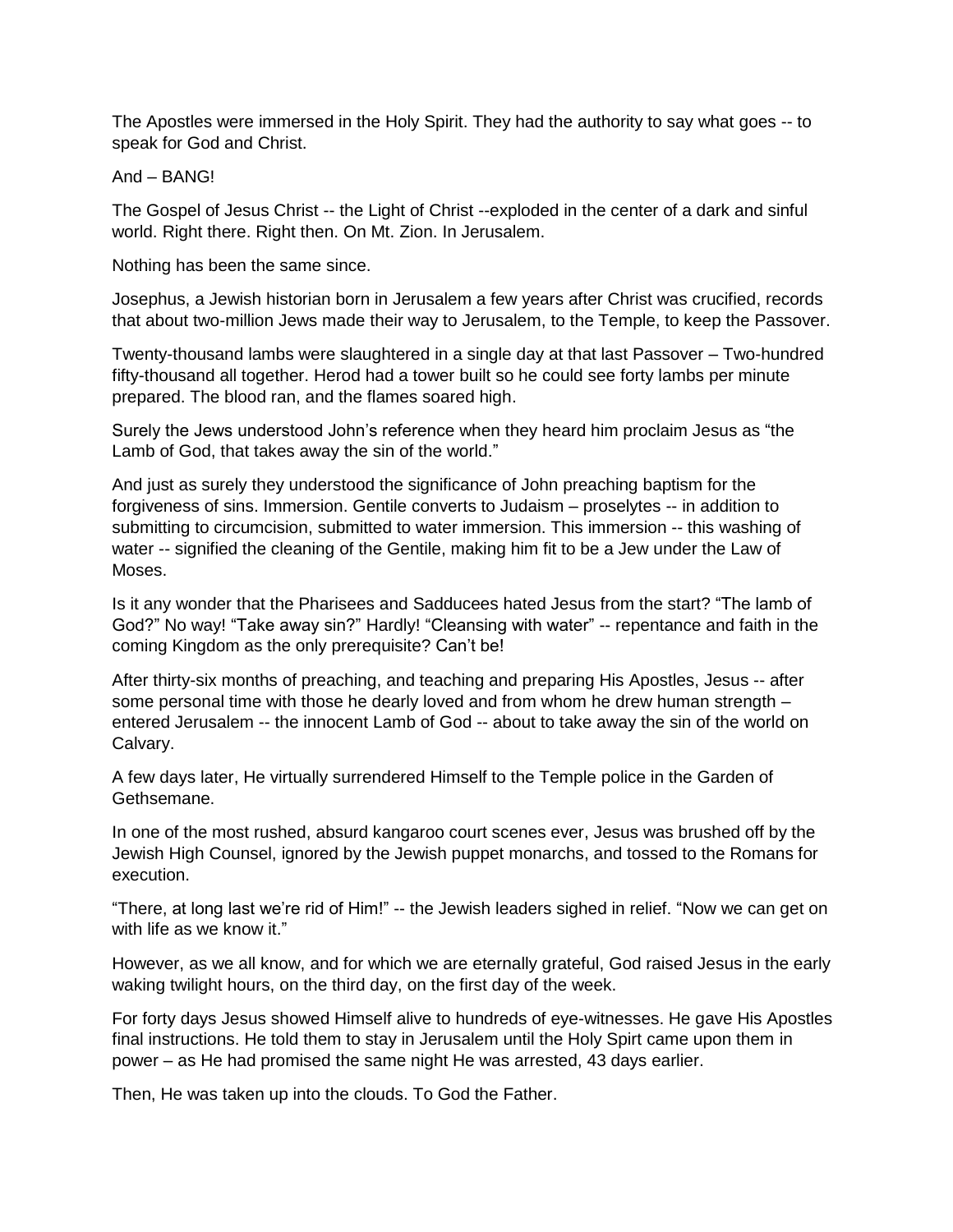For ten days … nothing!

With the help and direction of God, Matthias was chosen to replace Judas.

The Twelve – the Apostles -- continued to wait. Were they anxious? Nervous?

Then suddenly, the Holy Spirit fell on the Twelve, and they were immersed in Him.

The Apostles began speaking in multiple foreign languages such that any one of the roughly two-million people still in the city at that time could understand what was being taught. (The population of Jerusalem was about 600,000 in those times.)

It was the Feast Day of Pentecost. In the year that Christ was crucified, Pentecost occurred on the first day of the week, our Sunday. It had been fifty days since Jesus had risen from the dead.

A huge crowd gathered – amazed -- as the people began hearing the Apostles speak to them in their own native tongues. A crowd made up of many devout, God-fearing Jews from every nation under heaven.

Don't know how large the crowd was. Probably pretty big. Most of the people that journeyed to Jerusalem for the Passover stayed over until Pentecost.

God's workings are simply amazing, aren't they? Just about every God-fearing Jew in the in the known world at that time was in Jerusalem (or represented in Jerusalem) to hear the Word of the Lord proclaimed for the very first time.

About three-thousand responded to Peter's sermon, repenting and being baptized. Threethousand souls were washed of their sins. Three-thousand were assed to the Lord's church that very day.

Jesus had indeed built His Church. The gates of Hades had not contained His soul. The grave had not held him. And Peter was sending out the Gospel Light.

Jesus had told His Apostles that they would be acting on His behalf, with full authority, backed up in Heaven. As promised, the Holy Spirit sharpened their memory concerning what Jesus had already taught them, and completed their knowledge by guiding them into all Truth

On that Sunday morning – in that beginning – Peter, standing up with the Eleven, preached the very first Gospel sermon. He unleashed the Power of the Gospel upon the world. One Gospel preacher, heard in 15 languages.

Peter had a job to do, and he did it. He had the keys -- the authority and means -- to open the door to the Church, giving anyone who would hear and believe and repent and be baptized, permission to enter.

But only the Jews had been invited to enter thus far. Peter needed to unlock one more door. And this is exactly what he did when God sent him to Caesarea to the household of Cornelius to unlock the door to the church for the Gentiles.

Peter preached the same message there -- Jesus the Christ, not only crucified and risen, but coronated as well. Just as he had proclaimed on Pentecost a few years earlier.

But this is getting a bit ahead of today's story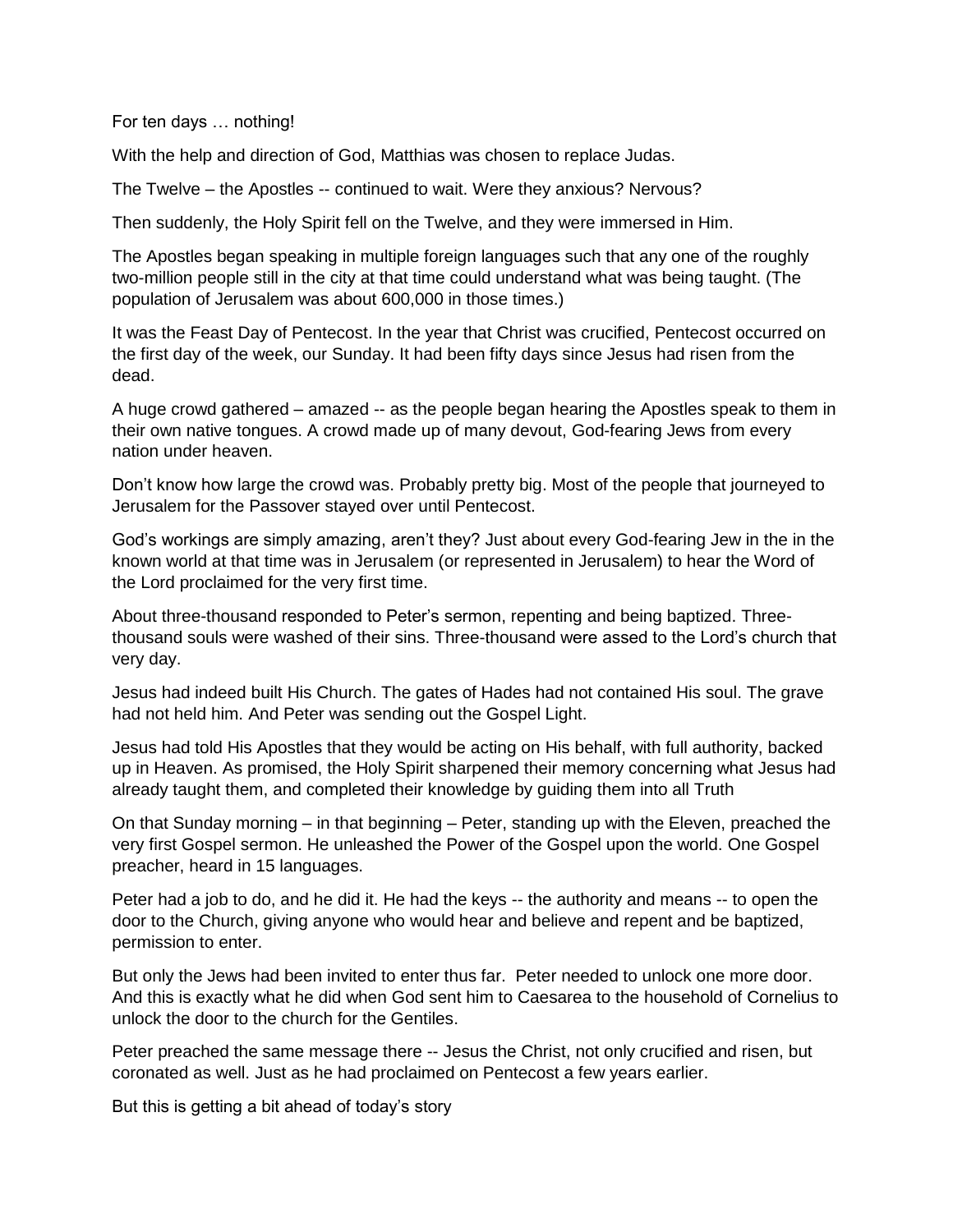As the Apostles taught and shepherded the new Church, it began to grow by leaps and bounds. Soon it swelled in size to probably more than eight to ten-thousand souls.

Peter and John were working miracles, proving what they were teaching was from God and by the Authority of Christ.

More were believing. More were calling on the name of the Lord. More were being saved. More were being added to the Church by the Lord. More and more attention was being drawn to Christ's resurrection and power and Divinity.

But not all of the attention comes with good-will, however.

The Jewish Leaders were not happy. They thought the crucifixion had ended their troubles with Jesus. The sight of Him agonizing in His death throws should have discouraged His followers.

## But … no.

For example, over a period of days, Peter and John were dragged before the High Council after healing a lame man in the name of Christ. They were warned against teaching any more of this "Jesus nonsense heresy."

They would have loved to have had them flogged within an inch of their lives and fed to the jackals. But too many -- way too many -- common everyday Jewish people, who did not necessarily hold to the extreme teachings of the Pharisees and Sadducees, held the Apostles and the Gospel in favor.

Later, after being sternly warned, the Apostles were back teaching Jesus. Not in a corner, but still near the Temple.

## Arrested again

Thrown in prison this time. Sprung by God. Back teaching again. Before the High Council again. As Peter phrased it, "If I've got to please you or God, I choose God."

The church grew. Even among the members of the High council, there were a few secret believers in Jesus.

Christians were truly enjoying their fellowship with Christ and with one another. They were learning from the Apostles. They were growing. They were worshiping. They were benefitting from the Spiritual Gifts many had received by the laying on of the Apostles hands.

They were sacrificing and caring for one another's needs. And they were attracting others to Christ. People saw what they had, and desired to become Christians too. Even some of the Jewish priests believed and obeyed the Gospel.

But there were growing pains.

A husband and wife -- Ananias and Sapphira -- wanted to help others … "probably." But they wanted to help themselves even more. They tried to look good to God and look good to men, all at the same time.

They sold some property, giving part of the proceeds to the church treasury, to help those in need. And, they kept a portion back for themselves. They lied to the Holy Spirit in front of the Apostles, saying they gave it all into the treasury.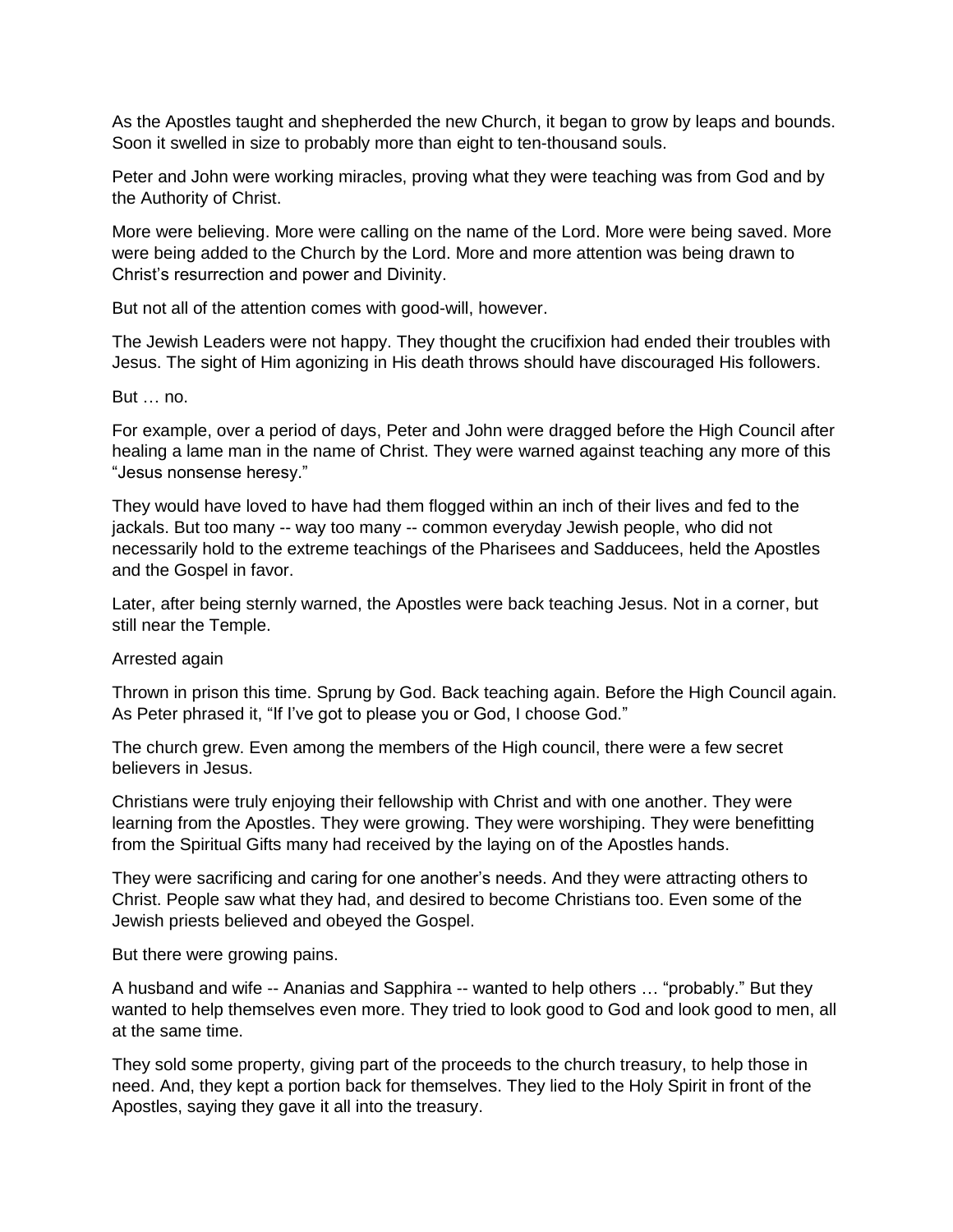Both were struck dead, one by one. A few moments apart. Liar by liar.

God let it be known that He expects the truth and holiness at all times, and that the joys and freedoms that are available in Christ come with rules and responsibilities. Rewards as well as consequences.

God was raising a new family in Christ. Not unlike He did over a many years before when seventy of Jacob's family went down into Egypt, and came out about two-million strong.

This new family – the household of God – the Church – was close to the next level.

More growing pains

It was felt that Grecian Jewish widows were getting preferential treatment over the Hebrew Jewish widows, in the allotment of needed relief.

The Apostles oversaw the selection and appointment of seven men (deacons) to deal with these day to day affairs, so they could focus in spiritual instruction.

The seven men are named, yet we know only of the lives of two.

Philip and Stephen.

Philip was the evangelist who preached Jesus to the Ethiopian Eunuch and to those in Samaria

And Stephen. Well He has quite a story as well.

Because Jews living in various regions of the world traveled to Jerusalem for the keeping of feast days, many groups built and maintained their own synagogues as places of meeting and worship when in the city.

A group called the Freedmen -- Jews from various regions who likely had been taken captive in Roman conquests and then eventually set free -- got into it with Stephen. Really got into it.

Stephen's preaching of the Gospel of Jesus Christ and the miracles he performed caused a lot of hostility between him and the Freemen. But the Freedmen, the scripture says, "couldn't stand up against the wisdom the Spirit gave Stephen as he spoke."

Since they couldn't answer Stephen's arguments or discount his miracles, they resorted to lies in order to silence him. Just like the Jews did with Jesus years earlier. They lied -- telling everyone who would listen -- saying that Stephen blasphemed the Law of Moses.

He was dragged before the Elders and the High Counsel. This time, unlike the instances with Peter and John, the crowd was on the High Counsel's side.

Stephen preached an eloquent and detailed sermon, carefully showing how the Law had prepared the world for Christ and the Gospel. And having completely fulfilled its purpose, was no longer needed nor in effect.

He wasn't speaking out against Moses and the Law. He was explaining how it all fit into God's grand plan of eternal salvation in Christ.

In my analogy, this event was one of God's missiles aimed at Jerusalem.

But no one cared.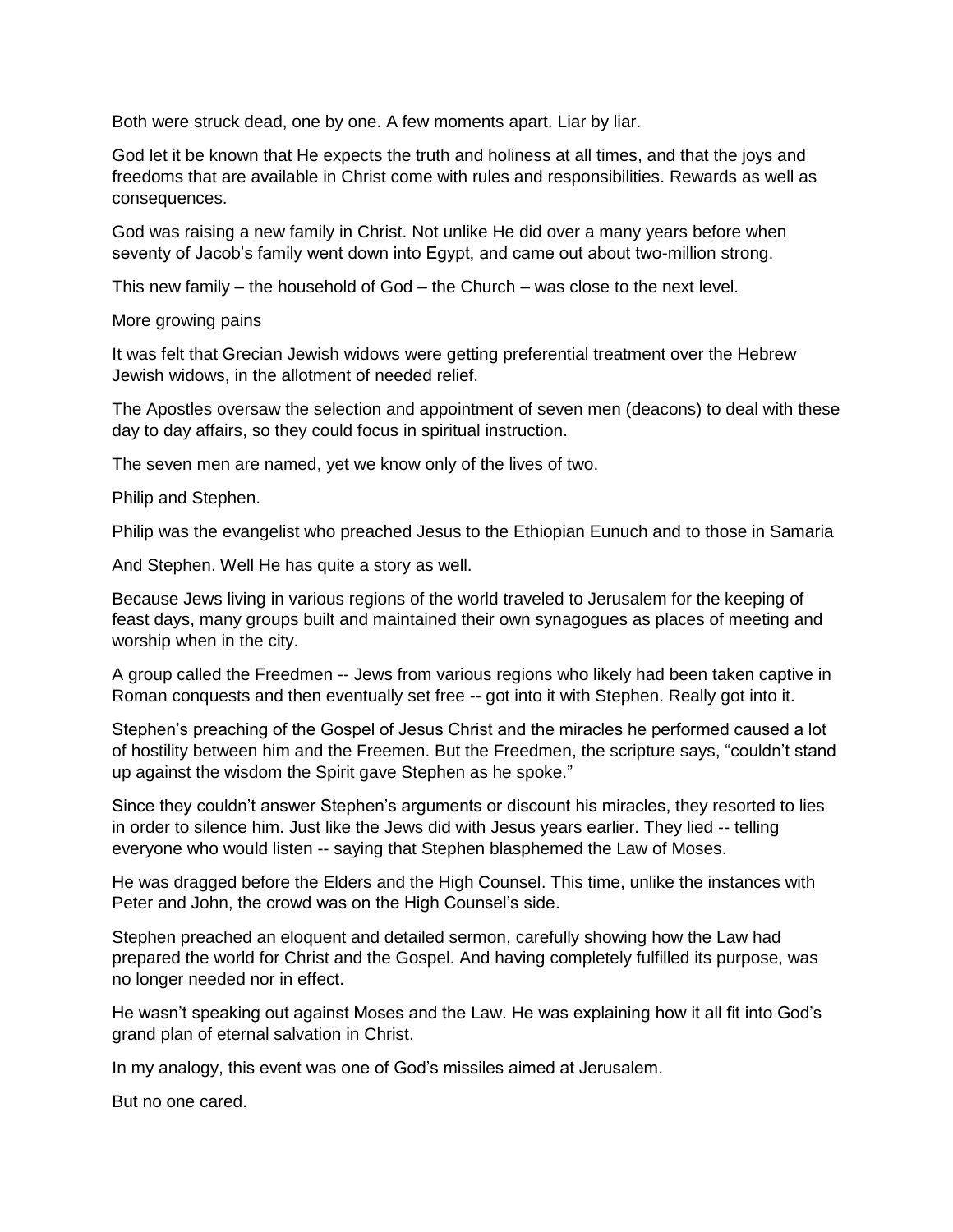They resisted the Holy Spirit.

If you thought the Jews were mad before, you've seen nothing yet. They were angry. Very angry.

Stephen pointed out that they had resisted and killed the prophets, and now had killed the Son of God, calling them stiff-necked and uncircumcised of heart and mind.

They gnashed at him with their teeth

He looked up and told them that he saw "the heavens opened and the Son of Man standing at the right hand of God"

They stopped up their ears. They ran at him. They seized him. And they stoned him to death.

As he died, Stephen prayed, "Lord receive my spirit," and "do not charge them with this sin."

Doesn't all this bring to mind the death of the Lord? How wonderful it is, to see Stephen walking in the footsteps of the Lord Jesus!

Notice something.

Stephen referred to Christ as the "Son of Man." He could just as easily have said "Son of God." This brought home to the rebellious Jews, that Stephen was seeing the very one who had been "God in the flesh" and had walked among them, resurrected, back in His heavenly home from whence He had come, with God the Father.

One of the men watching Stephen being killed, and was smiling on the inside, was Saul. Saul, soon to be summoned by Christ to become the Apostle to the Gentiles (just as Peter was an Apostle to the Jews).

At this time, however, Saul wanted nothing more than to round up every Christian he could find and have them put to death.

"Now Saul was consenting to his death. At that time, a great persecution arose against the church which was at Jerusalem, and they were all scattered throughout the regions of Judea and Samaria, except the Apostles" (Acts 8:1).

God focused all His plans and preparation on Jerusalem, and they all hit at once in what God calls "the fullness of time."

God raised His Son from the dead and crowned Him King of Kings, Lord of Lords.

Jesus built His Church.

Now … it was time for the church to explode out into all the world.

A forest fire repopulates the forest by causing pine cones to explode, spreading their seeds. The persecution in Jerusalem accomplished like results, scattering the Christians and the Word of God out into the world.

What appears to be trauma to us, is often God at work causing increase. Glory to God in the highest